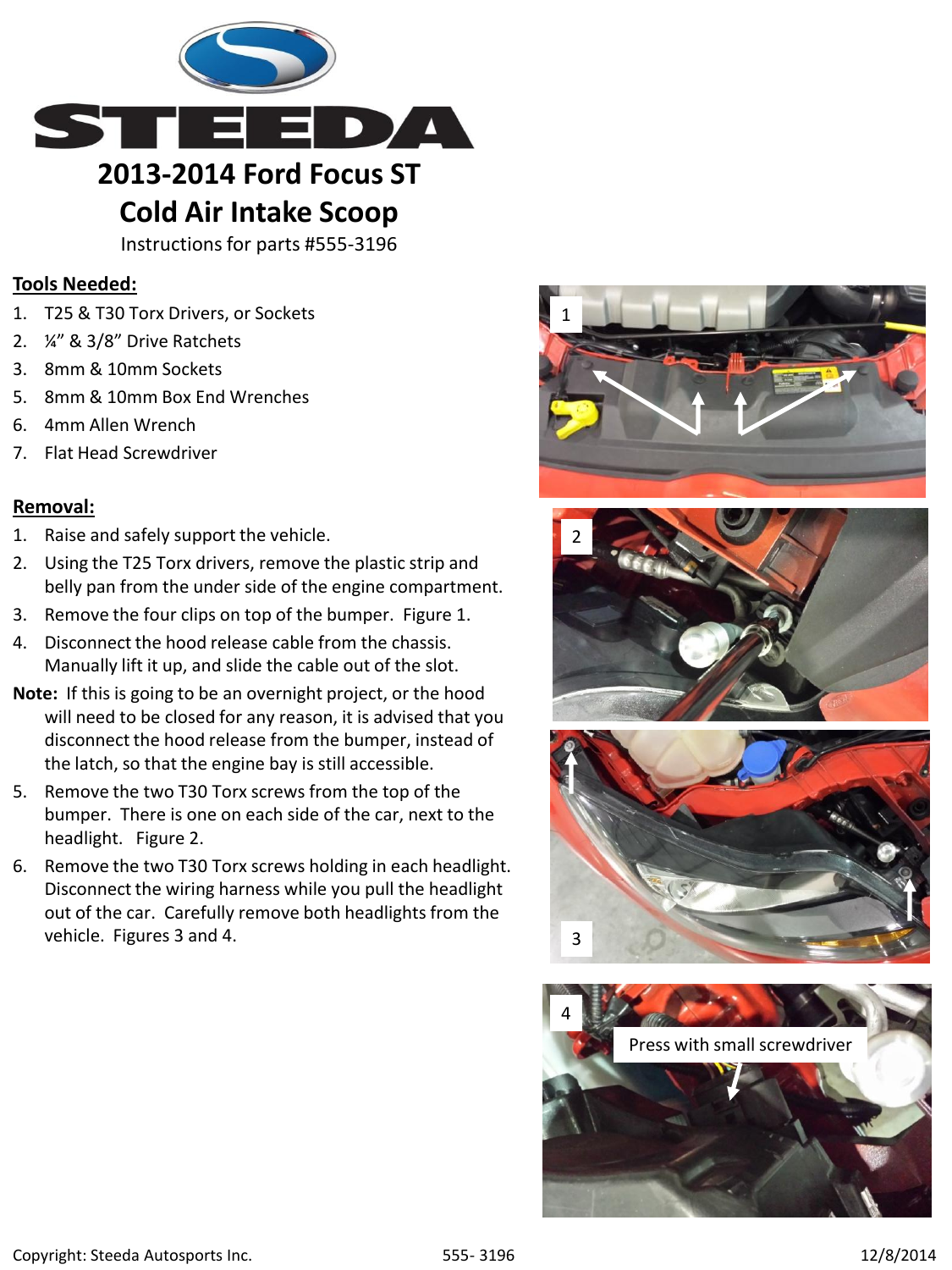- 7. Turn the wheel to gain access to the wheel well. On each side, remove the two Torx and one plastic clip attaching the bumper to the fender liner. Figure 5.
- 8. Disconnect the wiring harness for the fog lights. This is located behind the driver side fog light. Figure 6.
- 9. Disconnect the bumper where it meets the fender. This should pop off, however it may be easier if you loosen the two 10mm bolts holding the bracket. Figure 7.
- 10. Pull the bumper away from the vehicle carefully. You will need to unclip the large plastic clips under the headlights as it pulls away. Set the bumper aside in a safe place. Figure 8.
- 11. Remove the 2 push pins from the factory cold air feed duct, and remove the duct. See figure 9.